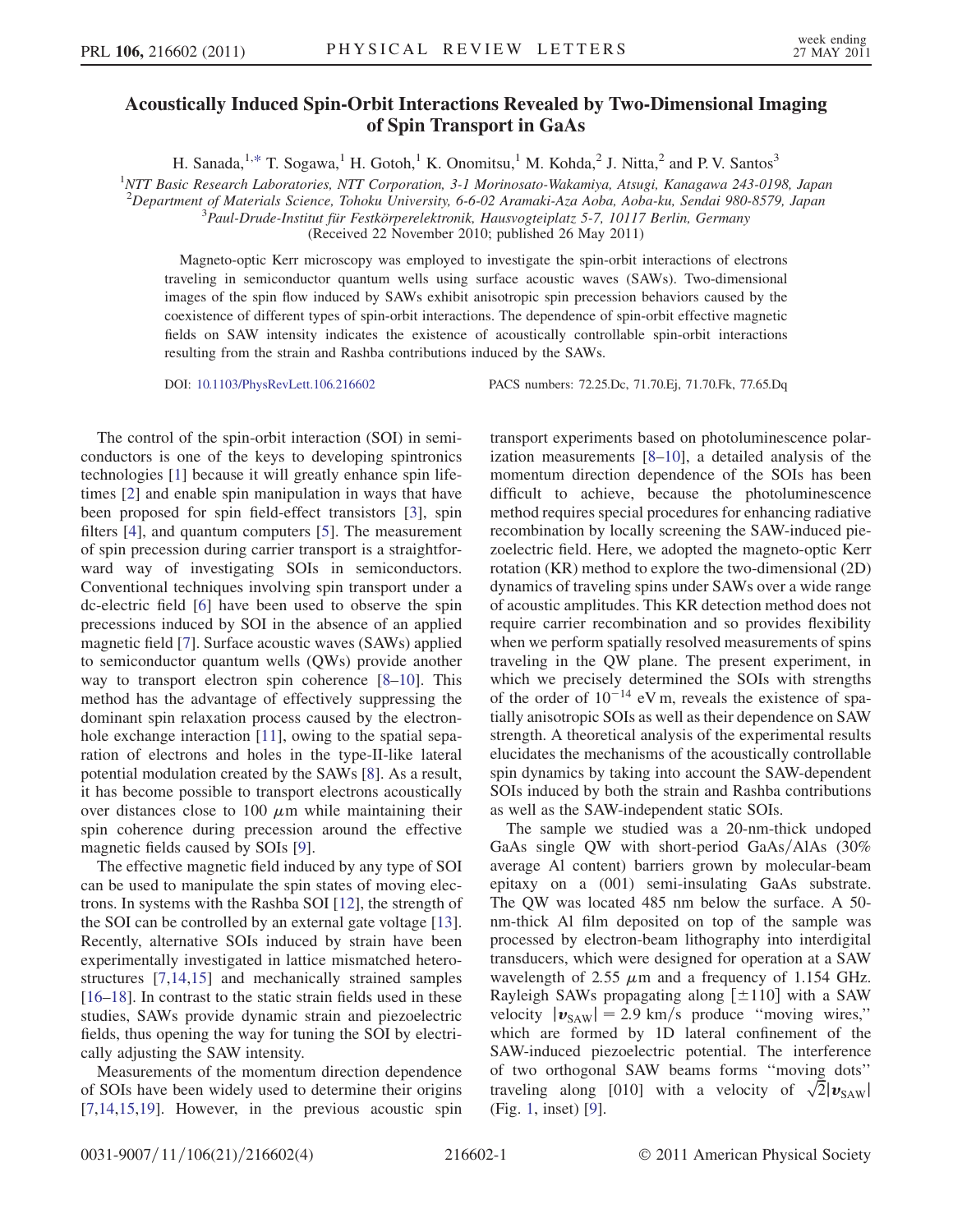<span id="page-1-0"></span>

FIG. 1 (color). Spatiotemporal evolution of the KR signal for the moving dots traveling along [010]. The dashed line shows the slope determined by  $\sqrt{2}$   $\boldsymbol{v}_{\text{SAW}}$ . Inset: The setup for spatially resolved KR measurements.

The spin dynamics during transport was measured by time- and spatially resolved KR microscopy using a modelocked Ti:sapphire laser (1.5 ps, 82 MHz, 1.527 eV) as illustrated in the inset in Fig. [1.](#page-1-0) Circularly polarized pump pulses (an averaged power of 1.1  $\mu$ W) were focused at a fixed position on the sample, while the KR angle of reflected linearly polarized probe pulses  $(0.9 \mu W)$  with a time delay was measured by using a balanced detection technique. The polarization of the pump light was modulated between left- and right-circular polarizations at 50.1 kHz, and the probe light was chopped by using an acousto-optic modulator at 52.0 kHz. The difference frequency (1.9 kHz) was used as a reference for lock-in detection. The full width at half maximum spot size of the normally incident probe beam was approximately  $3 \mu$ m, whereas the waist size of the obliquely incident pump beam was 6  $\mu$ m and its spot on the sample was slightly elongated along the [100] direction. The position of the probe light spot was scanned in the QW plane for spatially resolved KR measurements. For the 2D mapping of steady-state spin distributions, we adopted a two-color pump-probe method using a pair of cw Ti:sapphire lasers. All the measurements were carried out at 30 K in the absence of applied magnetic fields.

Figure [1](#page-1-0) shows the spatiotemporal evolution of photoinjected spins trapped in the moving dots traveling along [010]. The slope of the KR signal in Fig. [1](#page-1-0) indicates that the spin-polarized electrons move with the expected velocity of  $\sqrt{2} |v_{SAW}| = 4.14 \text{ km/s}$ . The oscillations with a period of about 4.5 ns are attributed to spin precession around the SO effective magnetic field. The data thus clearly demonstrate that our method successfully extracts information about the spin dynamics including spin transport and spin precession induced by SOIs.

Figure [2](#page-1-1) compares the spatial mapping of the steadystate spin densities for moving wires [Figs.  $2(a)$  and  $2(c)$ ] and moving dots [Fig. [2\(b\)](#page-1-2)]. In the two-color measurement, the pump energy was fixed at 1.527 eV, whereas the probe energy was tuned at 1.525, 1.526, and 1.528 eV for

<span id="page-1-1"></span>

<span id="page-1-2"></span>FIG. 2 (color). (a)–(d) 2D images of spin densities for moving wires traveling along  $[110]$  (a),  $[110]$  (c), and for moving dots traveling along [010] (b). The sum of the data (a)–(c) is plotted in (d), where the dashed ellipses are guides to the eye. (e) Line cuts along the three directions in the data  $(a)$ – $(c)$  are plotted (symbols) with fitted curves (red lines). The dashed lines represent precession phases of  $\pi/2$ ,  $\left(\frac{3}{2}\right)\pi$ ,  $\left(\frac{5}{2}\right)\pi$ , ...

 $\lceil \overline{1}10 \rceil$ ,  $\lceil 010 \rceil$ , and  $\lceil 110 \rceil$ , respectively, because the band gap energies at the electron-trapping positions are modulated by SAW fields [\[20\]](#page-3-19). The pump (probe) power was 20  $(0.9)$   $\mu$ W, respectively. In contrast to the well-confined carrier transport by moving dots [Fig. [2\(b\)\]](#page-1-2), carriers in moving wires diffuse rapidly along the wire axis [Figs.  $2(a)$  and  $2(c)$ ]. Though the KR signal for the wires is reduced by the carrier diffusion, we can access the momentum direction dependences of spin precessions [Fig. [2\(d\)](#page-1-2)], where the sum of the mapping data [Figs.  $2(a)-2(c)$  $2(a)-2(c)$ ] shows that the isophase lines have clear elliptical shapes. In Fig. [2\(e\),](#page-1-2) the KR angles  $\theta_K$  (open circles) along the particular axes  $([110], [010],$  and [110]) are fitted with a function  $\theta_K(d) = \theta_0 \cos(2\pi \kappa d) \times$  $\exp(-d/L_s)$ , where d is the pump-probe distance and  $L<sub>s</sub>$  and  $\kappa$  are fitting parameters representing the spin decay length and spatial precession frequency, respectively. We obtained  $\kappa_{[110]} = 0.0589 \pm 0.0008$ ,  $\kappa_{[010]} = 0.05369 \pm 0.00009,$ 0.00009, and  $\kappa_{[110]} = 0.0460 \pm$ 0.0006  $\mu$ m<sup>-1</sup>, for the traveling directions [110], [010], and [110], respectively. Since  $\kappa$  is proportional to the SO effective magnetic field, these results demonstrate that the SOIs are spatially anisotropic in the present system.

The SOI dependence on the traveling direction is known to be caused by the coexistence of different types of SOIs  $[7,14,15,19]$  $[7,14,15,19]$  $[7,14,15,19]$  $[7,14,15,19]$ . For electrons confined in  $(001)$  QWs, the momentum-dependent effective magnetic field  $\Omega_{so}(\mathbf{k})$ is primarily determined by  $k$ -linear terms, which are classified into two types [[21](#page-3-20)]: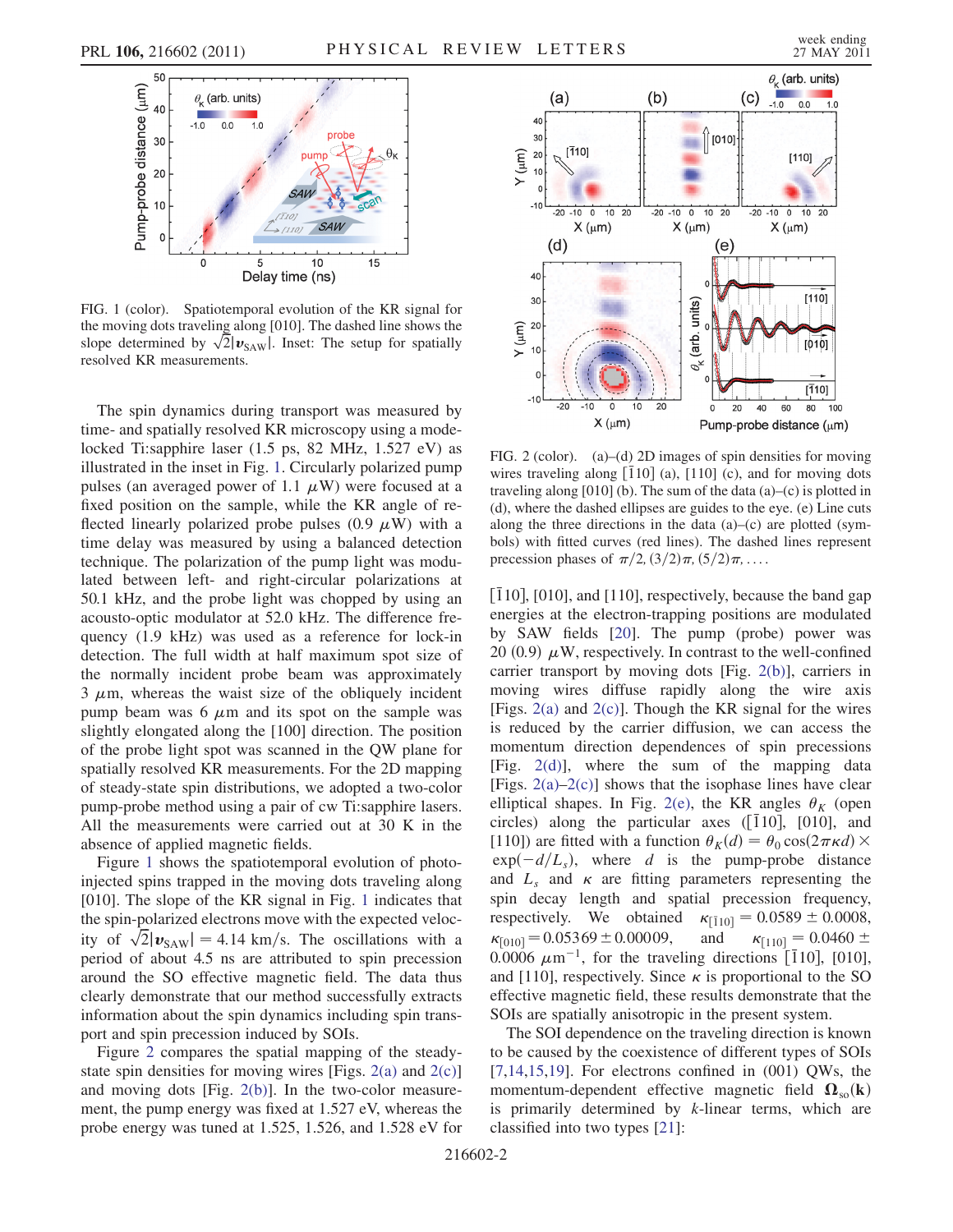<span id="page-2-1"></span>
$$
\Omega^{\alpha}(\mathbf{k}) = \frac{2\alpha}{\hbar} \begin{pmatrix} k_Y \\ -k_X \\ 0 \end{pmatrix}, \qquad \Omega^{\beta}(\mathbf{k}) = \frac{2\beta}{\hbar} \begin{pmatrix} -k_X \\ k_Y \\ 0 \end{pmatrix}, \quad (1)
$$

where we used a coordinate system with base vectors  $\hat{X} \parallel$ [100],  $\hat{Y}$  || [010], and  $\hat{Z}$  || [001]. Figure [3](#page-2-0) shows the orientation dependence of  $\Omega^{\alpha}(\mathbf{k})$  and  $\Omega^{\beta}(\mathbf{k})$  in **k** space. Since these vectors have different dependences on the direction of k, their coexistence leads to the twofold symmetry of  $|\mathbf{\Omega}^{\alpha}(\mathbf{k}) + \mathbf{\Omega}^{\beta}(\mathbf{k})|$  as illustrated in Fig. [3.](#page-2-0) In general,  $\mathbf{\Omega}^{\alpha}(\mathbf{k})$  and  $\mathbf{\Omega}^{\beta}(\mathbf{k})$  are mainly induced by the structural inversion asymmetry caused by a static electric field [Rashba SOI [[12](#page-3-12)], as described by Eq. [\(1\)](#page-2-1) with an SOI parameter  $\alpha_R$ ] and the intrinsic bulk inversion asymmetry (Dresselhaus SOI [[22](#page-3-21)] described by  $\beta_D$ ), respectively. In the present system, we consider three additional contributions described by  $\alpha_R^{\text{SAW}}$ ,  $\alpha_S^{\text{SAW}}$ , and  $\beta_S^{\text{SAW}}$ :  $\alpha_R^{\text{SAW}}$  is induced by the vertical component of the SAW piezoelectric field  $F_Z^{\text{piezo}}$ , and  $\alpha_S^{\text{SAW}}$  ( $\beta_S^{\text{SAW}}$ ) is induced by the off-diagonal (diagonal) components of strain tensor  $\tilde{\epsilon}$ [\[23–](#page-3-22)[25\]](#page-3-23). Hence,  $\alpha$  and  $\beta$  in Eq. ([1\)](#page-2-1) are given by the sum of the contributions, i.e.,  $\alpha = \sum \alpha_i$  and  $\beta = \sum \beta_i$ .

As expected,  $\kappa$  varies with the SAW intensities  $P_{SAW}$ , which is defined as the acoustic power flux per unit length along the cross section of the SAW beam. The symbols in Fig. [4\(a\)](#page-2-2) represent experimentally obtained  $\kappa_{[010]}$ ,  $\kappa_{[110]}$ , and  $\kappa_{[110]}$  versus  $\sqrt{P_{SAW}}$ , which is proportional to the amplitude of the SAW piezoelectric and strain fields. We estimated  $P_{SAW}$  from the band gap shift observed in photo-luminescence spectra [\[26\]](#page-3-24). As  $P_{SAW}$  increases,  $\kappa_{[010]}$  $(\kappa_{[\pm 110]})$  monotonically increases (decreases), suggesting that the SOI is acoustically controllable. We also found that  $\kappa_{[110]}$  and  $\kappa_{[110]}$  do not coincide even if we reduce  $P_{SAW}$ , thus indicating the presence of a second SAW-independent contribution in addition to  $\beta_D$ . We will assume this contribution to be of the  $\alpha$  type (described by  $\alpha_0$ ). It may be composed of the static Rashba term  $\alpha_R$  induced by the carrier-induced band bending and another SOI term that has its origin in the unintentional static strain introduced during the sample mounting and/or cooling processes.

<span id="page-2-0"></span>

FIG. 3. Effective magnetic fields  $\mathbf{\Omega}^{\alpha}$ ,  $\mathbf{\Omega}^{\beta}$ , and  $\mathbf{\Omega}^{\alpha} + \mathbf{\Omega}^{\beta}$  are plotted as vectors in **k** space.  $\alpha < 0$ ,  $\beta > 0$ , and  $\beta > |\alpha|$  are assumed in this figure.

To extract the acoustically induced SOIs from the experimental results, we estimated each SOI contribution to the spin precessions as follows. From the calculation of the Rayleigh SAW fields including the piezoelectric coupling [\[27\]](#page-3-25), we obtain the components of  $\tilde{\epsilon}$  and the vertical piezoelectric field  $F_Z^{\text{piezo}}$  at the potential energy minima of the moving dots and wires. The calculated  $\tilde{\varepsilon}(P_{\text{SAW}})$  and  $F_Z^{\text{piezo}}(P_{SAW})$  yield  $\alpha_R^{\text{SAW}}(P_{SAW})$ ,  $\alpha_S^{\text{SAW}}(P_{SAW})$ , and  $\beta_S^{SAW}(P_{SAW})$  [\[28\]](#page-3-26) in accordance with the relations  $\alpha_R^{SAW} =$  $-r_{41}^{6c6c}[(\Delta E_c + \Delta E_v)/\Delta E_c]F_Z^{\text{piezo}}(\Delta E_c \text{ and } \Delta E_v \text{ represent}$ conduction and valence band offsets, respectively) [[21\]](#page-3-20),  $\alpha_S^{\text{SAW}} = C_3 \varepsilon_{XY}/2$ , and  $\beta_S^{\text{SAW}} = D(\varepsilon_{XX} - \varepsilon_{ZZ})$  [[23](#page-3-22)–[25\]](#page-3-23). Here, the following material constants were used:  $r_{41}^{6c6c}$  =  $5.206 \times 10^{-20} e \text{ m}^2$  [[21](#page-3-20)],  $(\Delta E_c + \Delta E_v)/\Delta E_c = 1.636$ ,  $C_3 = 8.1 \times 10^{-10}$  eV m [\[17\]](#page-3-27), and  $D = 6.6 \times 10^{-12}$  eV m [\[25\]](#page-3-23). We also estimated the  $P_{SAW}$  dependence of  $\beta_D$  =  $\gamma \langle k_z^2 \rangle$ , where  $\gamma$  is the material constant and  $\langle k_z^2 \rangle$  is the expectation value of the operator  $k_Z^2 = -(\partial^2/\partial \overline{Z}^2)$ . The SAW-induced  $F_Z^{\text{piezo}}$  modifies the electron wave function along the Z axis. However, the calculated changes in  $\beta_D$ are negligible compared with those in  $\alpha_R^{\text{SAW}}$  and  $\alpha_S^{\text{SAW}}$ . To fit the previous expressions to the data in Fig. [4\(a\),](#page-2-2) we used the two  $P_{SAW}$ -independent parameters as fitting parameters: The first is  $\beta_D = 1.85 \times 10^{-13}$  eV m, from which we extract  $\gamma = 1.16 \times 10^{-29}$  $\gamma = 1.16 \times 10^{-29}$  $\gamma = 1.16 \times 10^{-29}$  eV m<sup>3</sup> [29[,30\]](#page-3-29). The other parameter  $\alpha_0 = -2.5 \times 10^{-14}$  eV m is the static component of  $\alpha$  that was discussed above.

The calculated results [Fig. [4\(b\)\]](#page-2-2) reveal the contributions of the SOI parameters  $(\alpha_R^{\text{SAW}}, \alpha_S^{\text{SAW}}, \alpha_0, \beta_D, \text{and}$  $\beta_S^{\text{SAW}}$ ) to the total SOI. Since  $\varepsilon_{XY}, \varepsilon_{XX}, \varepsilon_{YY}, \varepsilon_{ZZ}$ , and  $F_Z^{\text{piezo}}$ are proportional to  $\sqrt{P_{SAW}}$ , the calculated  $\alpha_R^{SAW}$ ,  $\alpha_S^{SAW}$ , and  $\beta_S^{\text{SAW}}$  show a linear dependence on  $\sqrt{P_{\text{SAW}}}$ . The notable increases in  $|\alpha_R^{SAW}|$  and  $|\alpha_S^{SAW}|$  with increasing



<span id="page-2-2"></span>FIG. 4 (color). (a) The data for  $P_{SAW}$  dependence of  $\kappa_{[010]}$ ,  $\kappa_{[110]}$ , and  $\kappa_{[110]}$  are plotted with calculated lines. The error bars for the data represent two standard errors of the parameters obtained from a least-squares fitting. (b)  $P_{SAW}$  dependence of the SO parameters obtained by the calculations.